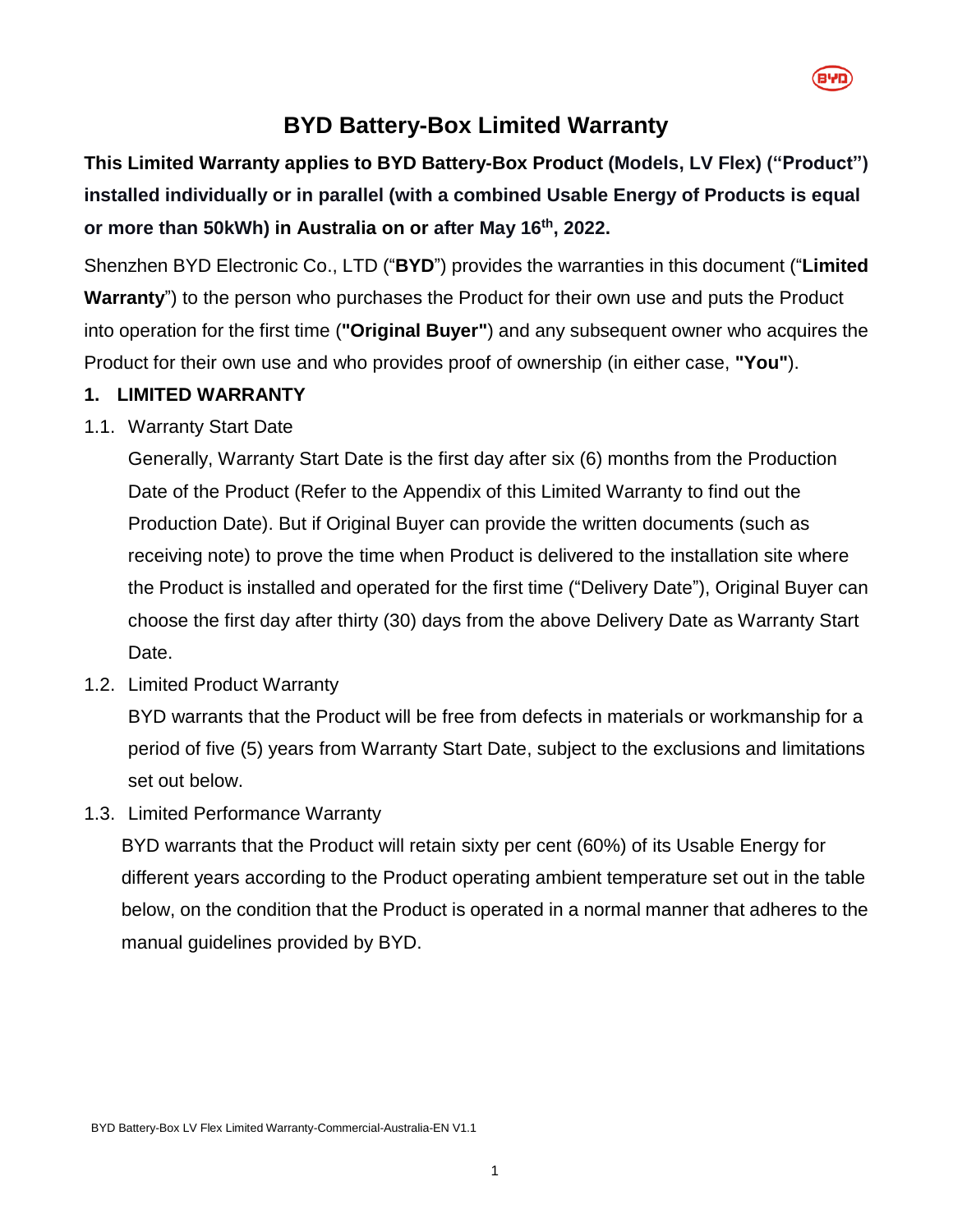

| Ambient temperature | <b>Warranted period</b> | Warranted               |
|---------------------|-------------------------|-------------------------|
|                     | (year)                  | remaining usable energy |
| $0 - 20$ ° C        | 5                       |                         |
| $20 - 30^{\circ}$ C | 10                      | 60%                     |
| $30 - 45^{\circ}$ C | :C                      |                         |

The ambient temperature in the table above means the ambient temperature recorded in the control module of the Product.

The Usable Energy of the Product Model could be in the table below.

| <b>Product Model</b> | Usable Energy(kWh) |
|----------------------|--------------------|
| LV Flex              |                    |

For the purposes of this Limited Warranty, the remaining Usable Energy is as measured and calculated using the following testing method and values, while the ambient temperature is between 25~ 28°C:

- Discharge the battery with constant current until the battery reaches End of Discharge Voltage ("EODV") or its self-protective voltage.
- Wait for 10 minutes.
- Charge the battery with constant current and constant charge voltage to its full capacity.
- Wait for 10 minutes.
- Discharge the battery with constant current until it reaches EODV or its self-protective voltage. Record the current, voltage, and time.
- The remaining Usable Energy is the integral of discharge time, current and voltage.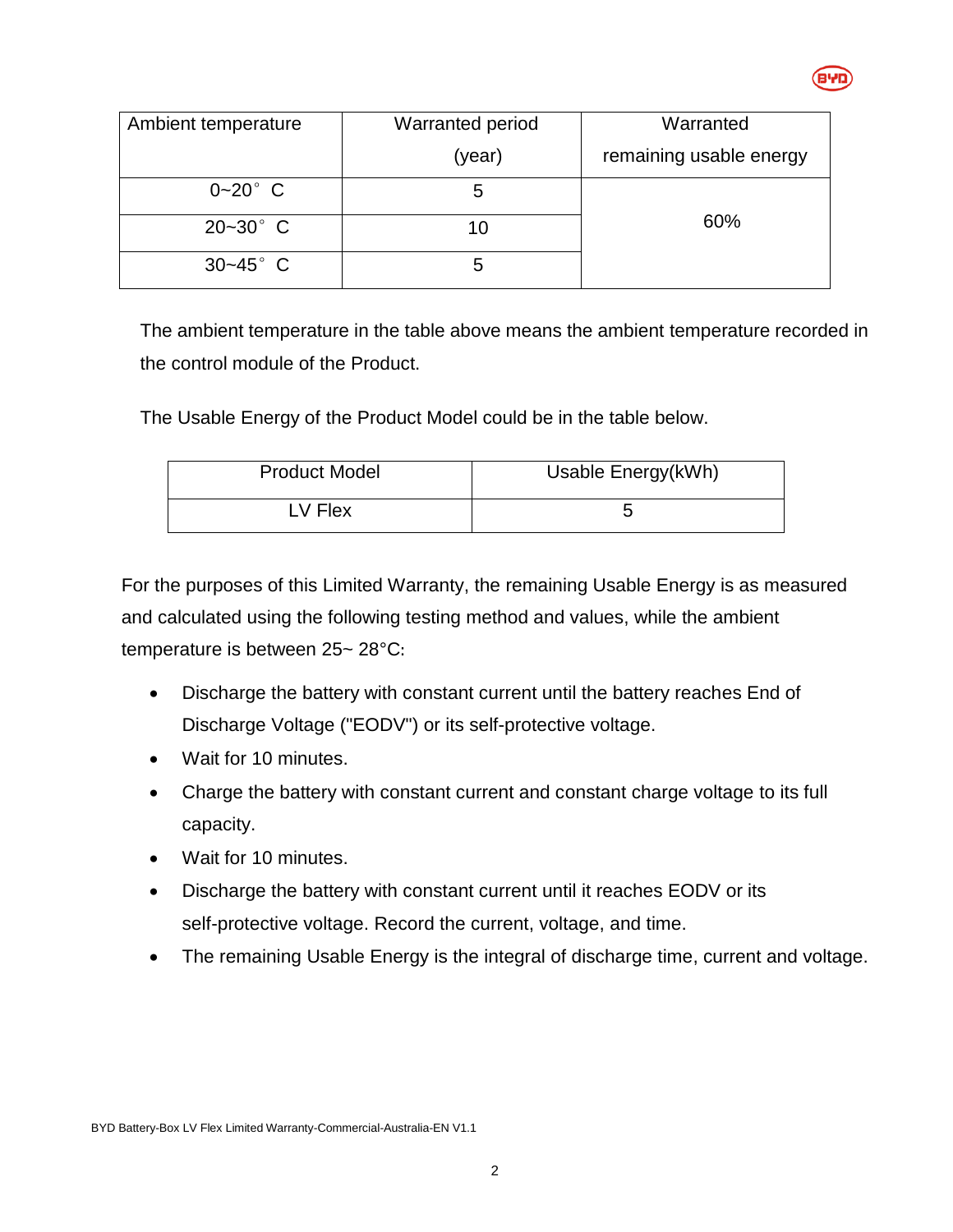

Test value list:

| Product | End of discharge | Constant charge | Constant   |
|---------|------------------|-----------------|------------|
| Model   | voltage(V)       | voltage(V)      | current(A) |
| V Flex  | 40               | 59              |            |

1.4. Limited Performance Warranty for additional battery modules

If You purchase additional battery modules after the initial installation of the Product ("Subsequent Product"), the warranty in clause [1.3](#page-0-0) applies to the Subsequent Product from the sale date recorded in the seller`s invoice to the Original Buyer of that Subsequent Product.

#### 1.5. Warranty Limitations

The Limited Warranties in clauses [1.2](#page-0-1) and [1.3](#page-0-0) are subject to and must be read together with the limitations, exclusions, and limitations set out below.

#### **2. EXCLUSIONS AND LIMITATIONS**

- 2.1. Disclaimer
	- a) To the extent permitted by law, the warranties in this Limited Warranty are the only express warranty given for the Product. BYD disclaims all statutory and implied warranties, including without limitation, any warranties of merchantability, fitness for a particular purpose, or non-infringement. To the extent permitted by law, in so far as such warranties cannot be disclaimed, BYD limits the duration and remedies of such warranties to the duration of this Limited Warranty and, at BYD's option, the repair or replacement services described below.
	- b) Neither seller of the Product nor any other person is authorized to make any warranties on behalf of BYD other than those contained in this document or to extend the duration of the warranties beyond the periods specified above.
- 2.2. Limitation of Liability

BYD Battery-Box LV Flex Limited Warranty-Commercial-Australia-EN V1.1 Except as provided in this warranty and to the maximum extent permitted by law, in no event will BYD be liable for any consequential, incidental, special or punitive damages (including without limitation of loss of profits, harm to goodwill or business reputation, or delay damages) arising from or out of the Product or its installation, use, performance or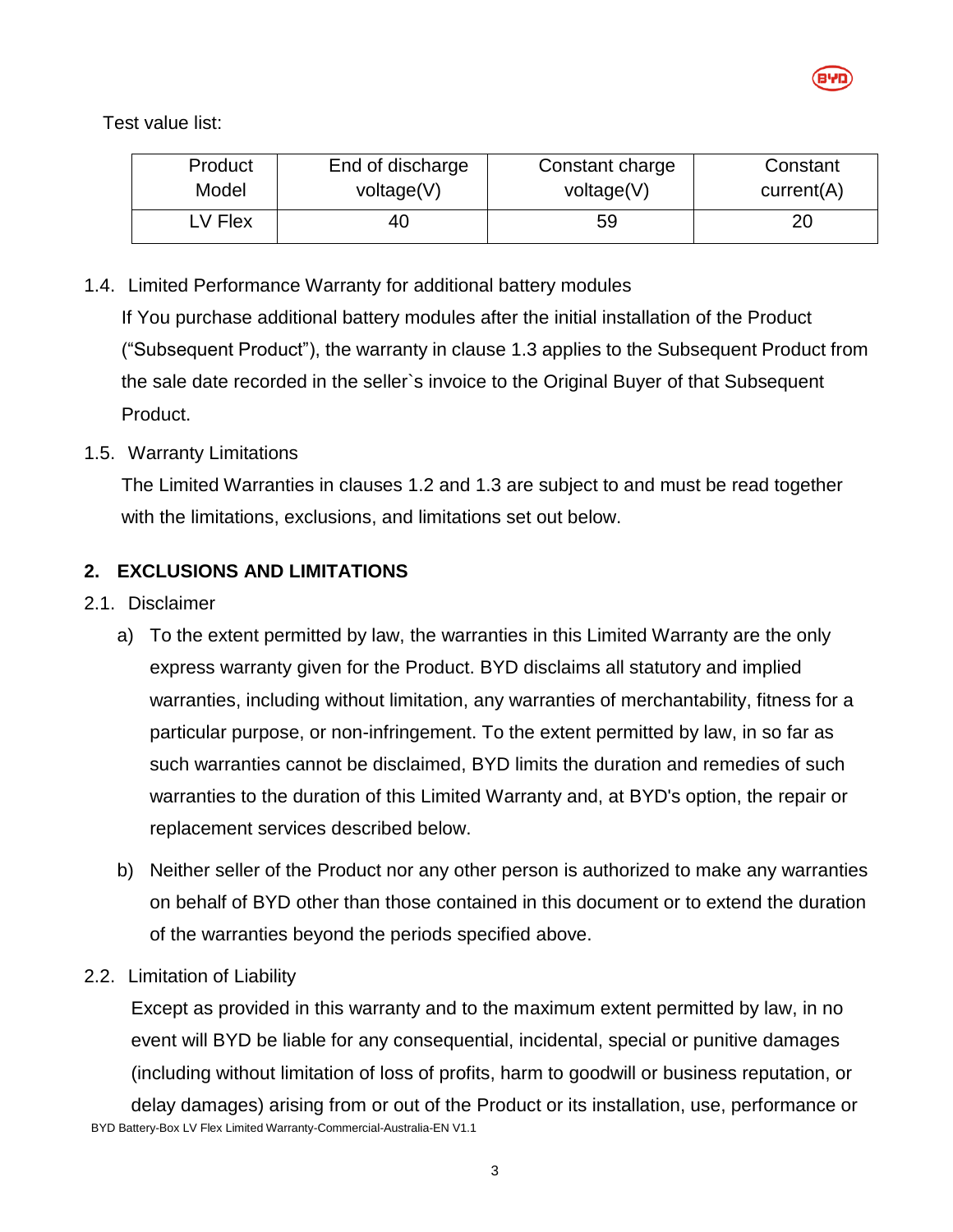

non-performance, or any defect or breach of warranty, whether based on contract, warranty, negligence, strict liability, or any other theory. BYD's aggregate liabilities, if any, in damages or otherwise, shall not exceed the purchase price paid by the Original Buyer for the Product.

2.3. Warranty Limitations

The Limited Warranty in clauses [1.2](#page-0-1) and [1.3](#page-0-0) does not apply to any defect or deterioration resulting from:

- a) the Product not being installed, maintained or operated in accordance with the Operating Manual and Quick Start Guide;
- b) exposure of the Product to movement or shaking following installation, or temperatures of more than 50°C and/or below -10°C;
- c) You failing to notify BYD or a BYD Authorized Service Partner (**BYD Partner**) of the defect or deterioration within 30 days of You becoming aware of the defect or deterioration;
- d) the Product not being installed within one (1) month from Warranty Start Date;
- e) operation of the Product with an inverter that is not a BYD certified inverter which is specified in the **BYD Battery-Box LV Flex Minimum Configuration List**, which is available on the website: [www.bydbatterybox.com](http://www.bydbatterybox.com/) and www.alpspower.com.au ;
- f) modification or repair of the Product without the approval of BYD or BYD Partner;
- g) a force majeure event (e.g., natural catastrophes, such as flooding, fires, earthquakes, lightning or other abnormal environmental conditions, war, etc.);
- h) noticeable damage occurring to the Product during transportation;
- i) changes to national or regional laws, regulations or directives; or
- j) the Product not being operated for any period of 6 months or more.
- 2.4. Warranty Exclusions

The Limited Warranty in clauses [1.2](#page-0-1) and [1.3](#page-0-0) does not apply:

- a) if the Product was not purchased or installed in Australia;
- b) if You do not grant BYD or BYD Partner access to the performance data of the Product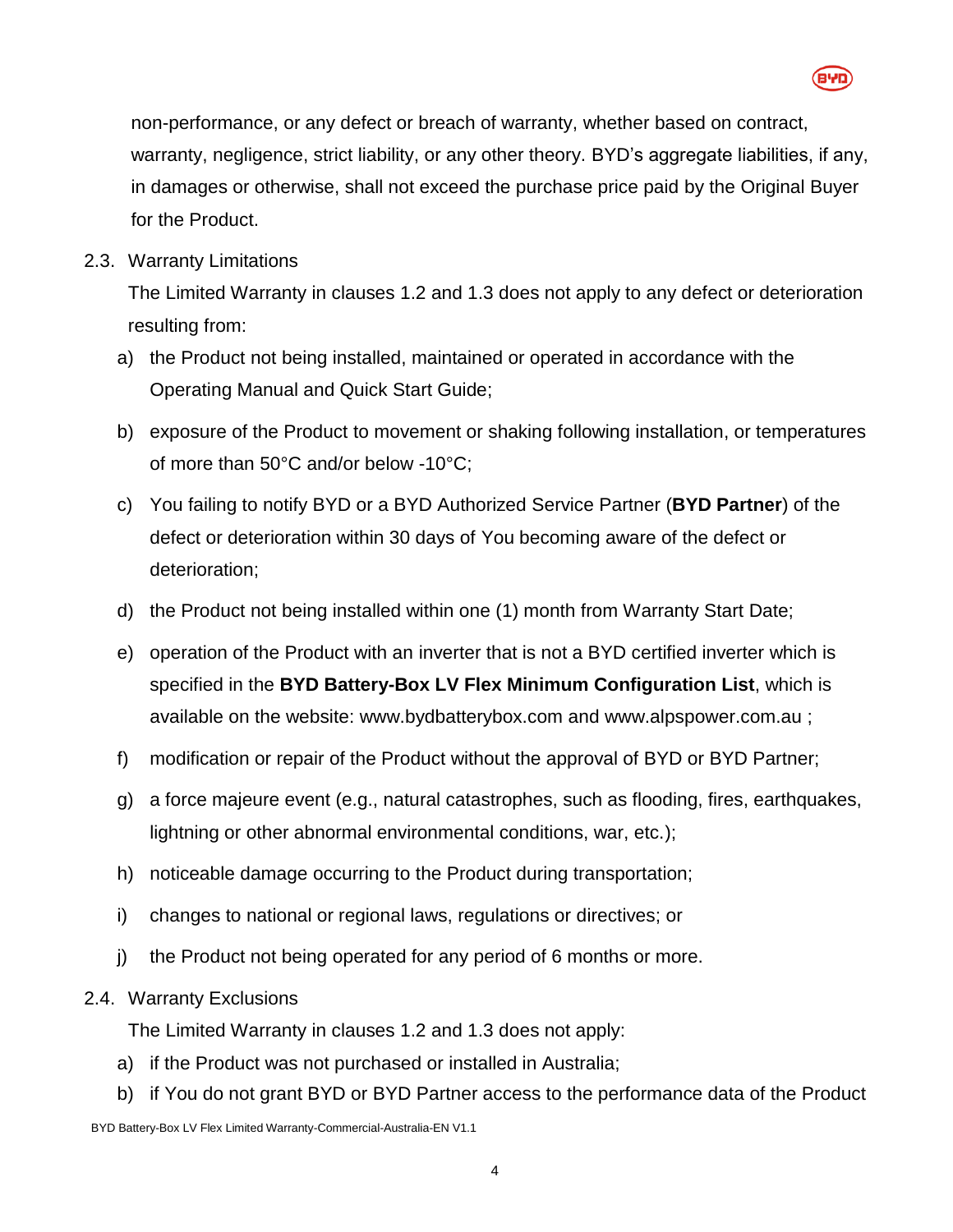

over the Internet upon request after reporting the warranty claim and/or manipulate such data;

- c) to wear and tear in the appearance of the Product (including but not limited to any scratches, stains, mechanical wear, rust or mould) which does not impair its function;
- d) to any damage to property or personal injury arising from any defect if the state of scientific and technical knowledge at the time when the Product is sold to Original Buyer was not such as to enable the defect to be discovered;
- e) if the invoice for the Product and the information listed in clause [4](#page-5-0) below is not provided with the warranty claim; or
- f) if the serial number on the Product can no longer be identified or has been modified.
- 2.5. Warranty for the Products transported to another location after initial installation

For the case that the Products are installed in an initial location and then transported in a container to another location, the Products have the same warranty clause as defined in this document on the conditioned that the Products are transported according to requirements on the Operating Manual from BYD as well as any applicable local or international requirements, standards, and directives. BYD is not liable for damage or malfunction caused during, or as a result of, transportation.

2.6. Exclusion for Smaller Installed Systems

The Limited Warranty in clause [1.3](#page-0-0) does not apply to a Product that is installed individually or in parallel with other Products which have a combined Usable Energy of less than 50 kWh. In case of the combined Usable Energy is less than 50 kWh, please refer to BYD

- **Battery-Box LV Flex Limited Warranty- Residential-Australia-EN. 3. REMEDY FOR BREACH OF WARRANTY**
- 3.1. Subject to the exclusions and limitations set out above, if the Product fails to comply with the Limited Warranty in clauses [1.2](#page-0-1) or [1.3,](#page-0-0) BYD will repair or replace the non-conforming Product or parts thereof within the warranty term at no charge (or provide a partial refund) on the following conditions.
- 3.2. Whether to repair or replace the Product will be determined by BYD in its sole discretion.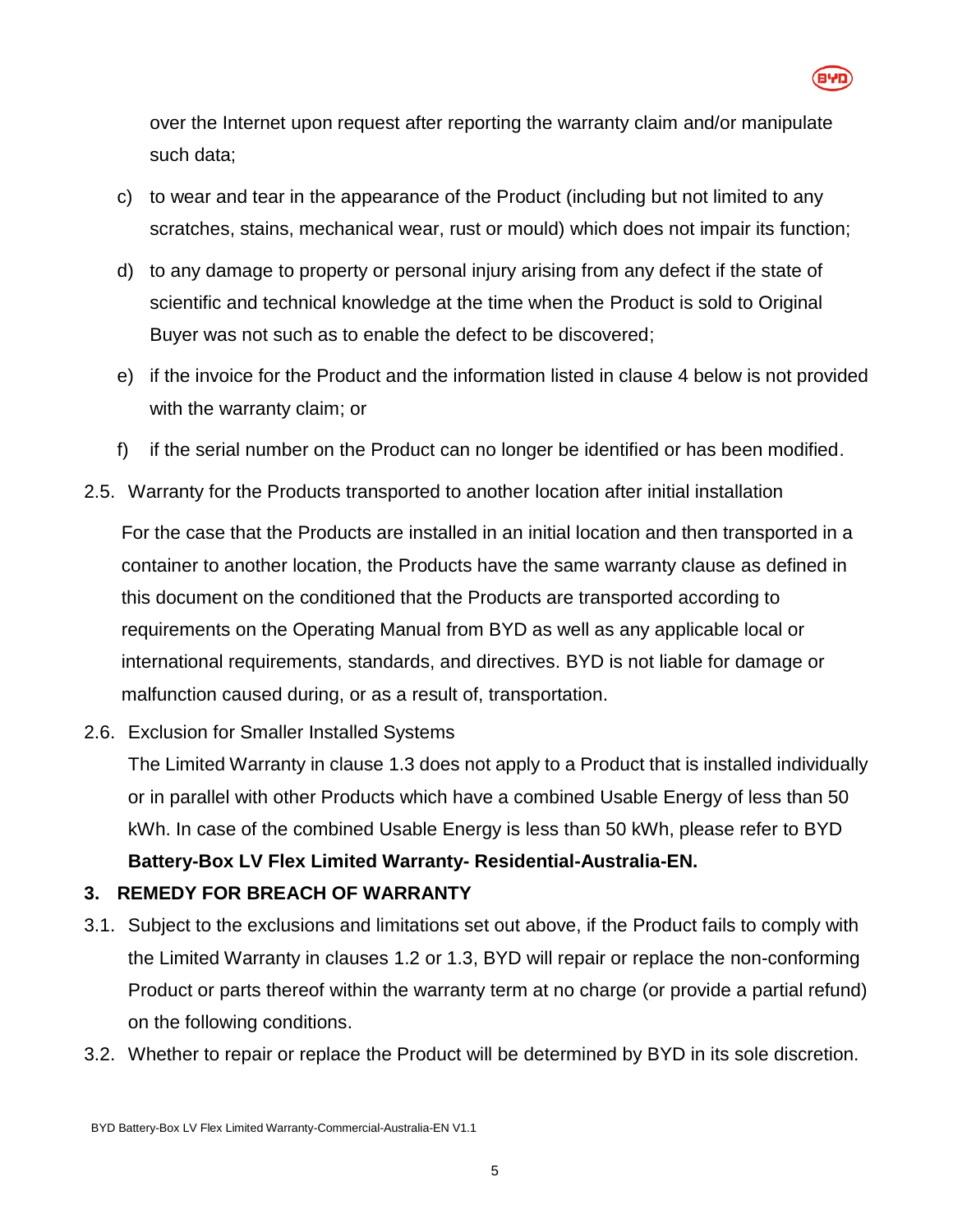- 3.3. The Product or any of its parts to be replaced will have the same performance and reliability as the original Product. If the Production of the relevant type of the Product or any of its parts has been discontinued, withdrawn from the market, or are otherwise unavailable, BYD may replace the Product or parts with a similar Product or part (which may include previously used parts that are equivalent to new in performance and reliability).
- 3.4. If BYD does not repair or replace the defective Product or parts, BYD will refund Original Buyer an amount of money calculated as follows:
	- a) If the Product fails to comply with the Limited Performance Warranty in clause [1.3,](#page-0-0) BYD may calculate the refund using the formula below:

Refund = maximum claim amount\* x (warranted remaining Useable Energy remaining Useable Energy)/ warranted Usable Energy; and

b) If the Product cannot be operated, BYD will calculate the refund as follows:

Refund = (maximum claim amount\*/60) x (60- number of months since Warranty Start Date).

\*The maximum claim amount is the market value of the Product (or an equivalent product) determined by BYD if it were purchased new and free of defects.

3.5. The remedies as set out above are the sole and exclusive obligations of BYD to You under this Limited Warranty, and BYD will have no other liability to You if the Product fails to comply with the Limited Warranty.

## <span id="page-5-0"></span>**4. FULFILMENT**

4.1. If You wish to make a warranty claim under this Limited Warranty, the warranty claim must be reported in writing to BYD Partner (or if You are unable to contact them, BYD Global Service) including, the information specified in the table below, using the contact information specified below.

| Installation Date*            |                          |
|-------------------------------|--------------------------|
| Invoice*                      |                          |
| Battery Box Configuration*    | e.g., LV Flex XX modules |
| Serial Number of the Product* |                          |

6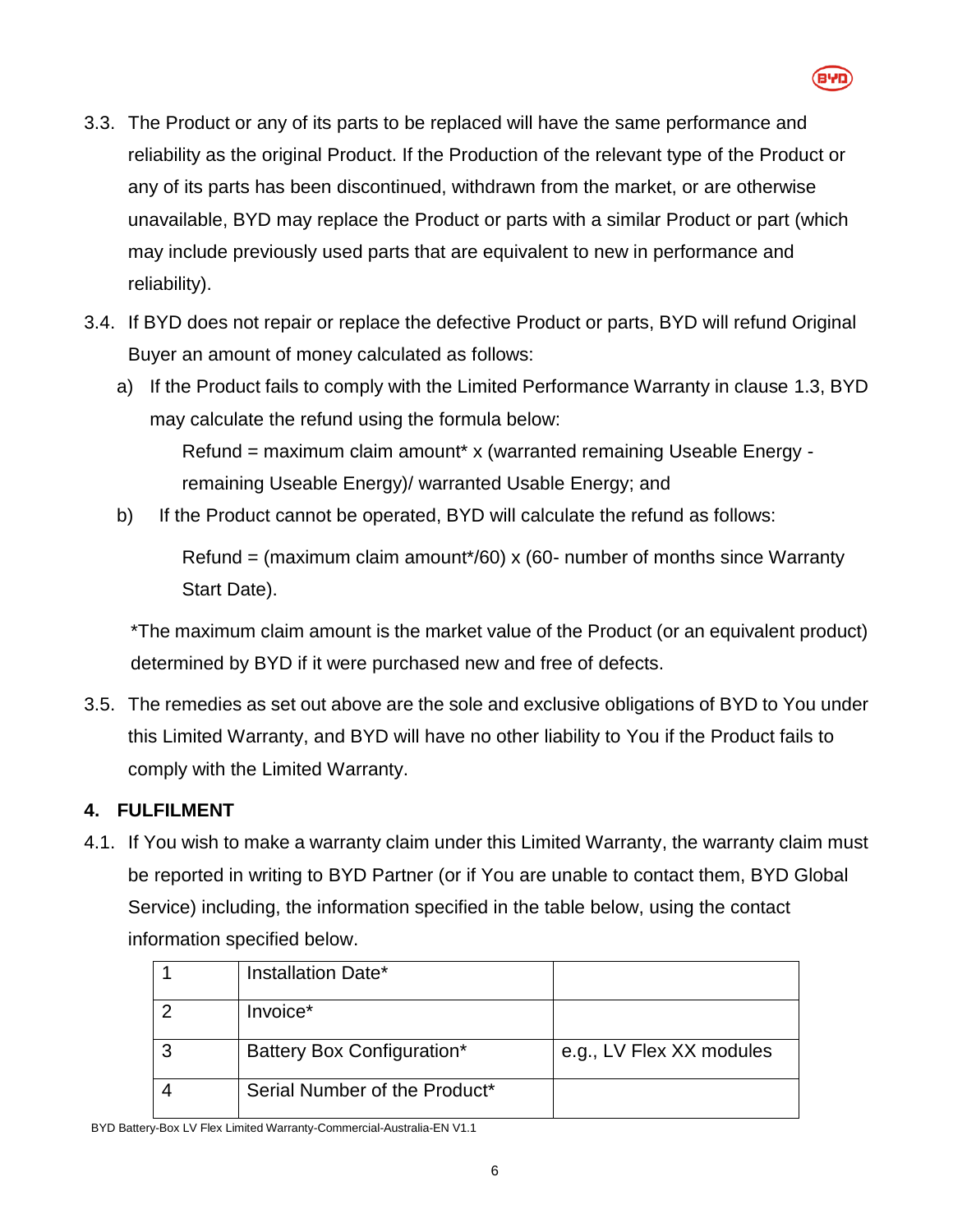

| 5              | <b>Serial Number of Modules</b>     |                       |
|----------------|-------------------------------------|-----------------------|
| 6              | Serial Number of BMU                |                       |
| $\overline{7}$ | <b>Firmware Version BMS /BMU</b>    |                       |
| 8              | Inverter*                           |                       |
| 9              | <b>Inverter Configuration</b>       |                       |
| 10             | Serial Number of the Inverter       |                       |
| 11             | <b>Firmware Version of Inverter</b> |                       |
| 12             | <b>Working Mode</b>                 | e.g., On-Grid +Backup |
| 13             | Place                               | e.g., In door         |
| 14             | Comments                            |                       |
| 15             | <b>Error Information</b>            |                       |
| 16             | Country                             |                       |
| 17             | <b>Street and Number</b>            |                       |
| 18             | Postcode and City                   |                       |

\* mandatory to provide

Or according to the format mentioned in BYD Authorized Service Partner`s website, which could be read below.

#### **Contact information**:

#### **BYD Global Service**

Address: No.3009, BYD Road, Pingshan, Shenzhen, 518118, P.R.China

Service Mailbox: bboxservice@byd.com

Telephone: +86 755 89888888- 47175 (CN)

Website: www.bydbatterybox.com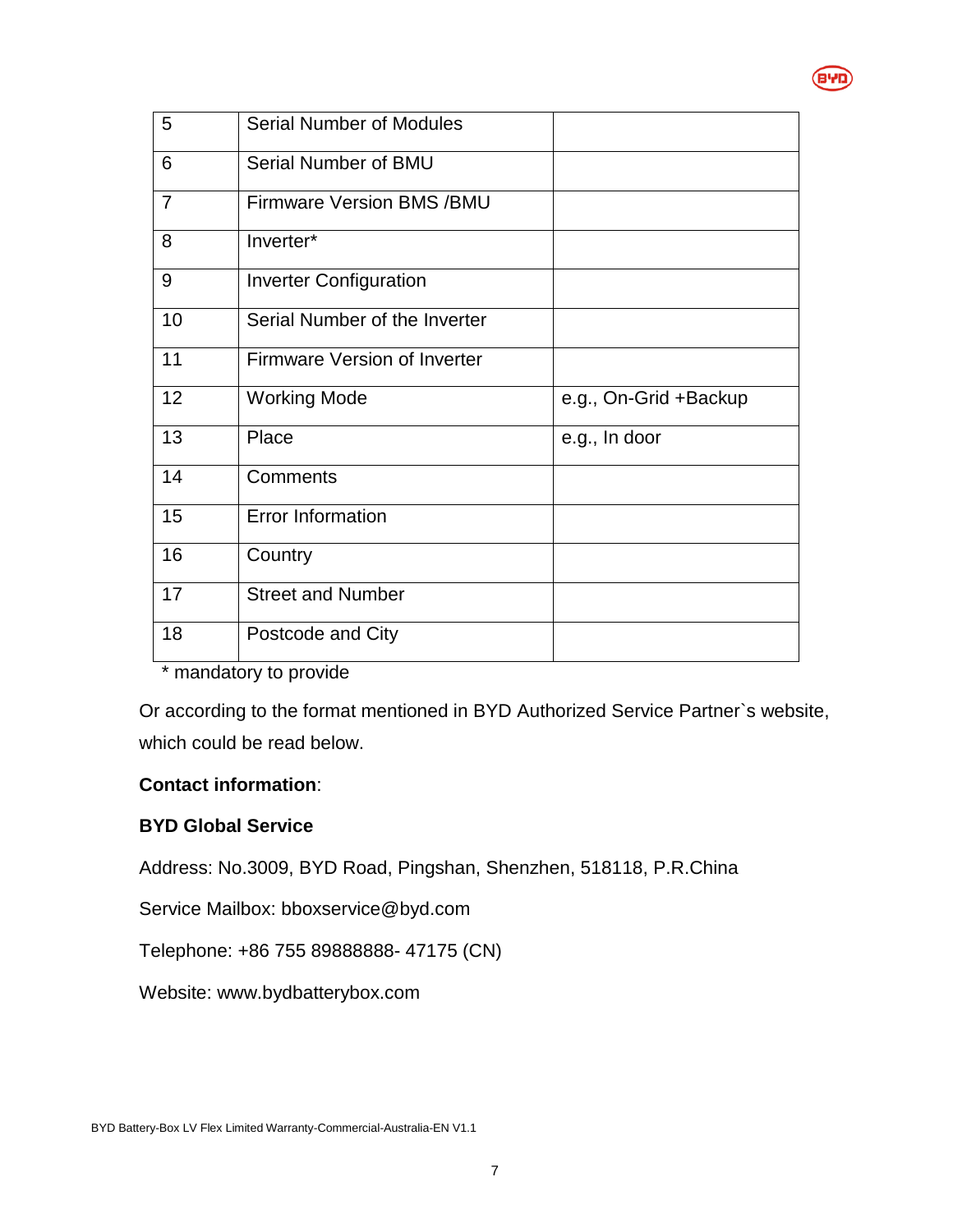#### **BYD Authorized Service Partner**

Alps Power Pty Ltd

Address: 14/47-51 Lorraine St Peakhurst NSW 221

Service Mailbox: service@ alpspower.com.au

Telephone: +61 2 8005 6688

Website: www.alpspower.com.au

- 4.2. BYD or BYD Partner is authorized to invoice its inspection costs if:
	- a) the inspection of the Product by BYD or BYD Partner shows that the Limited Warranty does not apply, for whatever reason; and/or
	- b) no defects were found during the inspection of the Product and it works without error.
- 4.3. Unless otherwise agreed with BYD or BYD Partner, any replaced Product or parts shall be made available for pick up by BYD or BYD Partner within four weeks after the replacement; otherwise, BYD reserves the right to invoice the replacement component at full market price.
- 4.4. The Product or parts replaced become the property of BYD.
- 4.5. The original warranty periods for the Product shall still apply to any repaired or replacement Product, which means the warranty for the repaired or replaced parts will be the remaining warranty period for the originally purchased Product.
- 4.6. BYD or BYD Partner shall not be responsible or liable in any way to You for any non-performance or delay in BYD's performance of its obligations under this Limited Warranty due to occurrences of force majeure events such as natural disasters, war, riots, strikes, unavailability of suitable or sufficient labor, material, or capacity or any unforeseen event beyond its control.

### **5. OUT OF WARRANTY**

BYD Battery-Box LV Flex Limited Warranty-Commercial-Australia-EN V1.1 5.1. In the event the Product is out of warranty, BYD may (in its discretion) provide certain after-sales service to You, but all the costs and expenses, such as parts, labour costs, and travel expenses, shall be borne by You. To request such after-sales service You must provide sufficient information about any defects to enable BYD Partner to determine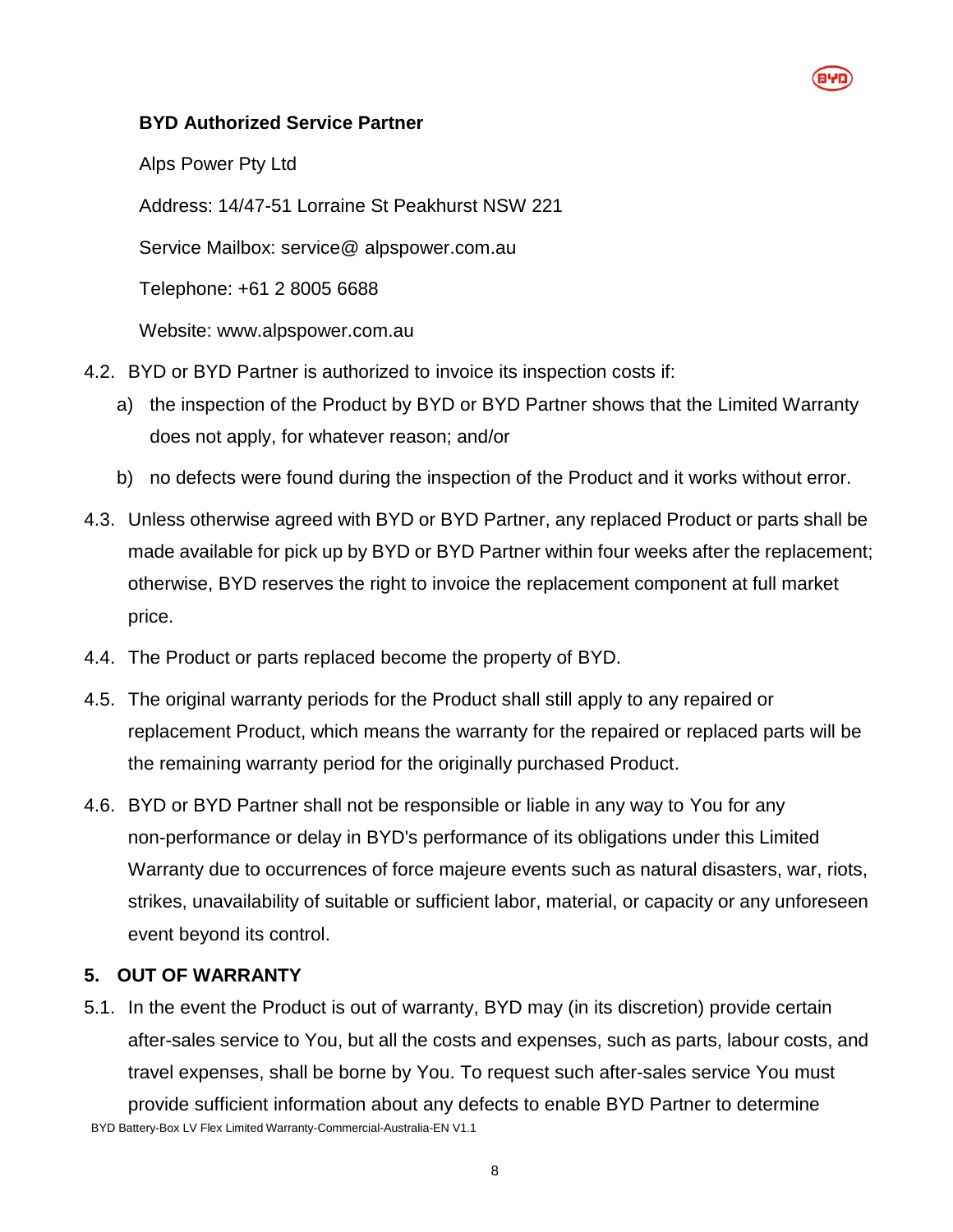

whether such defects are capable of repair.

#### **6. MISCELLANEOUS**

- 6.1. This agreement is governed by the law applying in New South Wales. Without limiting clause [6.2,](#page-8-0) each party irrevocably submits to the non-exclusive jurisdiction of the courts having jurisdiction in that state and the courts competent to determine appeals from those courts, with respect to any proceedings that may be brought at any time relating to this agreement and waives any objection it may have now or in the future to the venue of any proceedings, and any claim it may have now or in the future that any proceedings have been brought in an inconvenient forum if that venue falls within this clause [6.3.](#page-8-1)
- <span id="page-8-0"></span>6.2. If any provision or part of a provision of this Limited Warranty is held or found to be void, invalid or otherwise unenforceable (whether in respect of a particular party or generally), it will be deemed to be severed to the extent that it is void or to the extent of voidability, invalidity or unenforceability, but the remainder of that provision will remain in full force and effect.
- <span id="page-8-1"></span>6.3. As a condition of making a warranty claim You agree that any dispute on technical facts relating to claims brought under this Limited Warranty may be referred by BYD to expert determination in accordance with the current Resolution Institute Expert Determination Rules, except that:
	- a) the expert must be a reputable testing organization such as TÜV Rheinland, TÜV SUD, Intertek, UL, CQC or CGC or any other mutually acceptable neutral third-party testing organization (**Expert**);
	- b) the costs of the Expert, including any costs of shipping any Product to the Expert for testing, are payable by You if:
		- i) You do not withdraw Your claim within 14 days of BYD notifying You that it intends to refer the dispute to an Expert; and
		- ii) the Expert determines the dispute in favour of BYD. In all other cases, BYD will pay those costs.

BYD Battery-Box LV Flex Limited Warranty-Commercial-Australia-EN V1.1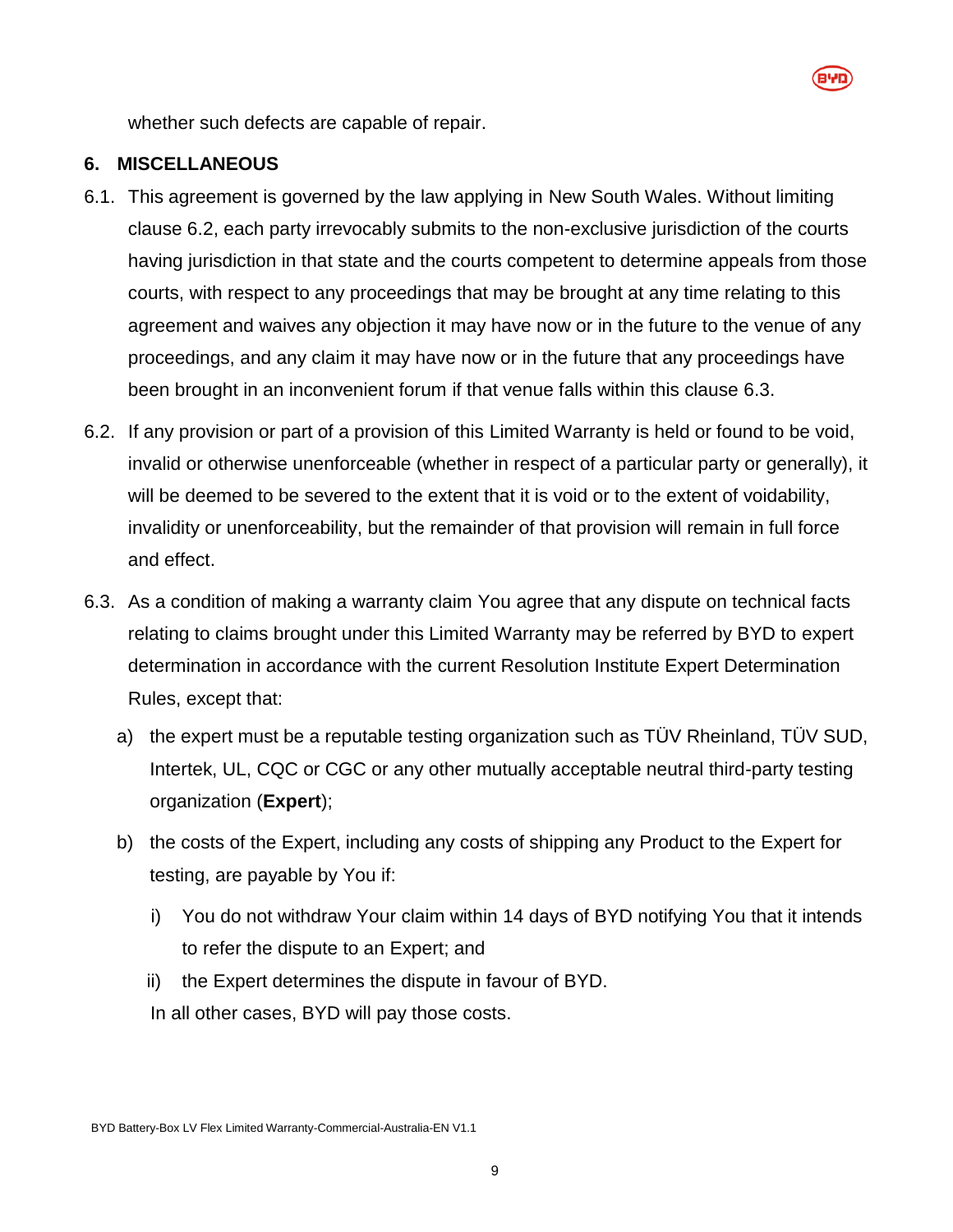

Our goods come with guarantees that cannot be excluded under the Australian Consumer Law. You are entitled to a replacement or refund for a major failure and compensation for any other reasonably foreseeable loss or damage. You are also entitled to have the goods repaired or replaced if the goods fail to be of acceptable quality and the failure does not amount to a major failure.

The contractual rights that You may be entitled to under this Limited Warranty are in addition to these statutory rights.